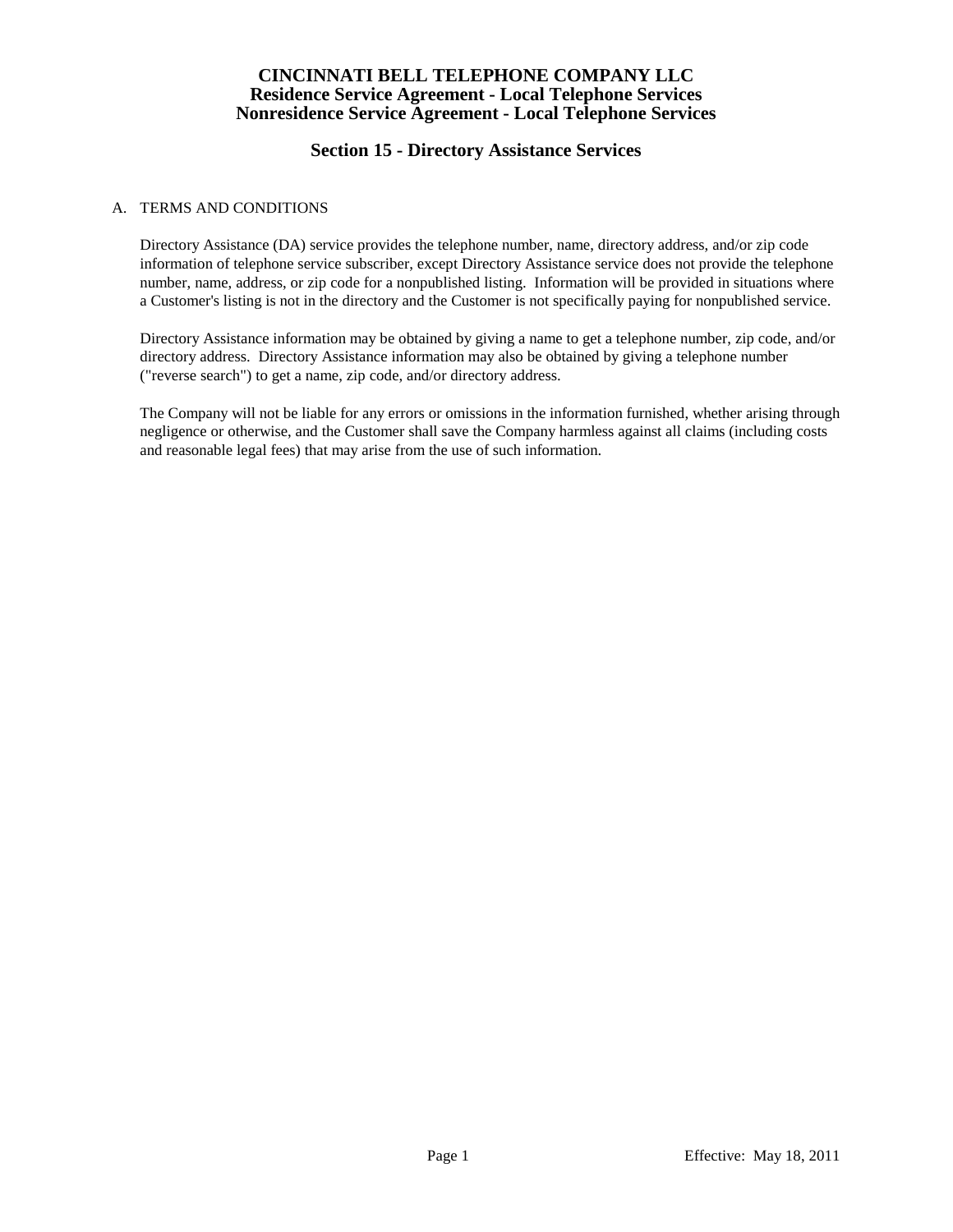# **Section 15 - Directory Assistance Services**

#### B. SERVICE DESCRIPTIONS

#### 1. Local Directory Assistance

Local Directory Assistance applies when Customers request Directory Assistance to determine or attempt to determine the telephone number, name and/or address of any party located in or thought to be located in the same local service area or within the Cincinnati LATA. Local Directory Assistance allows a subscriber to provide a name to get a telephone number, zip code, and/or directory address.

A maximum of two requests will be provided for each Local Directory Assistance charge. One of the two requests or searches may be for National Directory Assistance, Directory Assistance Business Category Search, or Reverse Search Directory Assistance, where available. The higher charge of the two types of requests will be applicable. These charges are applicable even if no listing information is found.

The Company does not provide a Directory Assistance call allowance.

Direct-dialed calls from hospitals and skilled nursing homes, where skilled nursing homes are defined as nursing homes which provide around-the-clock professional nursing care are exempt from Local Directory Assistance charges.

Calls from exchange access lines where the Customer or a member of the Customer's household has qualified as a person with communication impairments are exempt from Local Directory Assistance charges. Residential impaired Customers or impaired members of a Customer's household, upon written application and upon certification of their impaired status, which is evidenced by either a certificate from a physician, health care official, or state agency, or a diploma from an accredited educational institution for the impaired, are eligible to receive free access to Local Directory Assistance and intrastate long distance Directory Assistance provided by the Company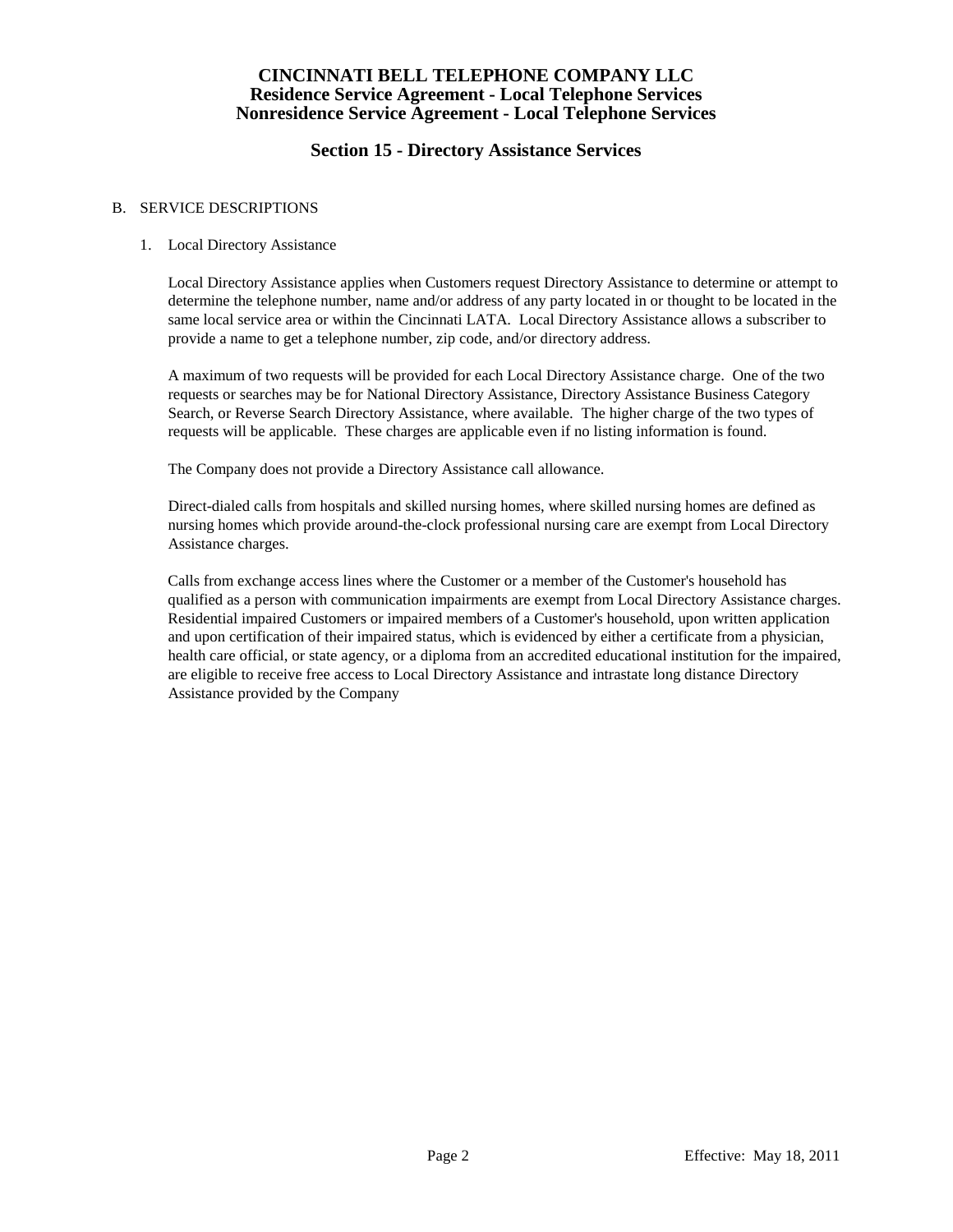# **Section 15 - Directory Assistance Services**

### B. SERVICE DESCRIPTIONS (Continued)

#### 1. Local Directory Assistance (Continued)

Call Completion is included as part of Local Directory Assistance. Call Completion provides Local Directory Assistance Customers the option of having their calls to the requested directory number completed automatically by the Operator Services Switch. Toll or local usage charges as a result of Directory Assistance Call Completion service will be applicable. No other additional charges apply to complete the call.

Call Completion is activated by the Customer when the Customer depresses a specific digit on a touch-tone telephone during the Directory Assistance Call Completion announcement prompt. The Directory Assistance Call Completion announcement prompt will be given when the customer receives the requested directory number from the automated Interactive Voice System (IVS).

Call Completion is provided subject to the following conditions:

The calling number and the number requested to be completed must be in the same Local Access Transport Area (LATA) or the local calling area where the request originated.

Only the second provided Directory Assistance telephone number will be completed if the customer makes two Directory Assistance requests during the same call.

Call Completion is not offered on calls from hospitals, hotels/motels, prisons/inmates, interexchange carriers, other telephone companies, or pay telephone access lines.

Call Completion will be furnished only where facilities permit.

Call Completion will not be provided to complete calls to non-published telephone numbers, 700, 800, 900 or 976 numbers.

There is no charge associated with Directory Assistance Call Completion. It is included as part of Local Directory Assistance Service. However, all toll charges or local usage charges as a result of Directory Assistance Call Completion will be applicable.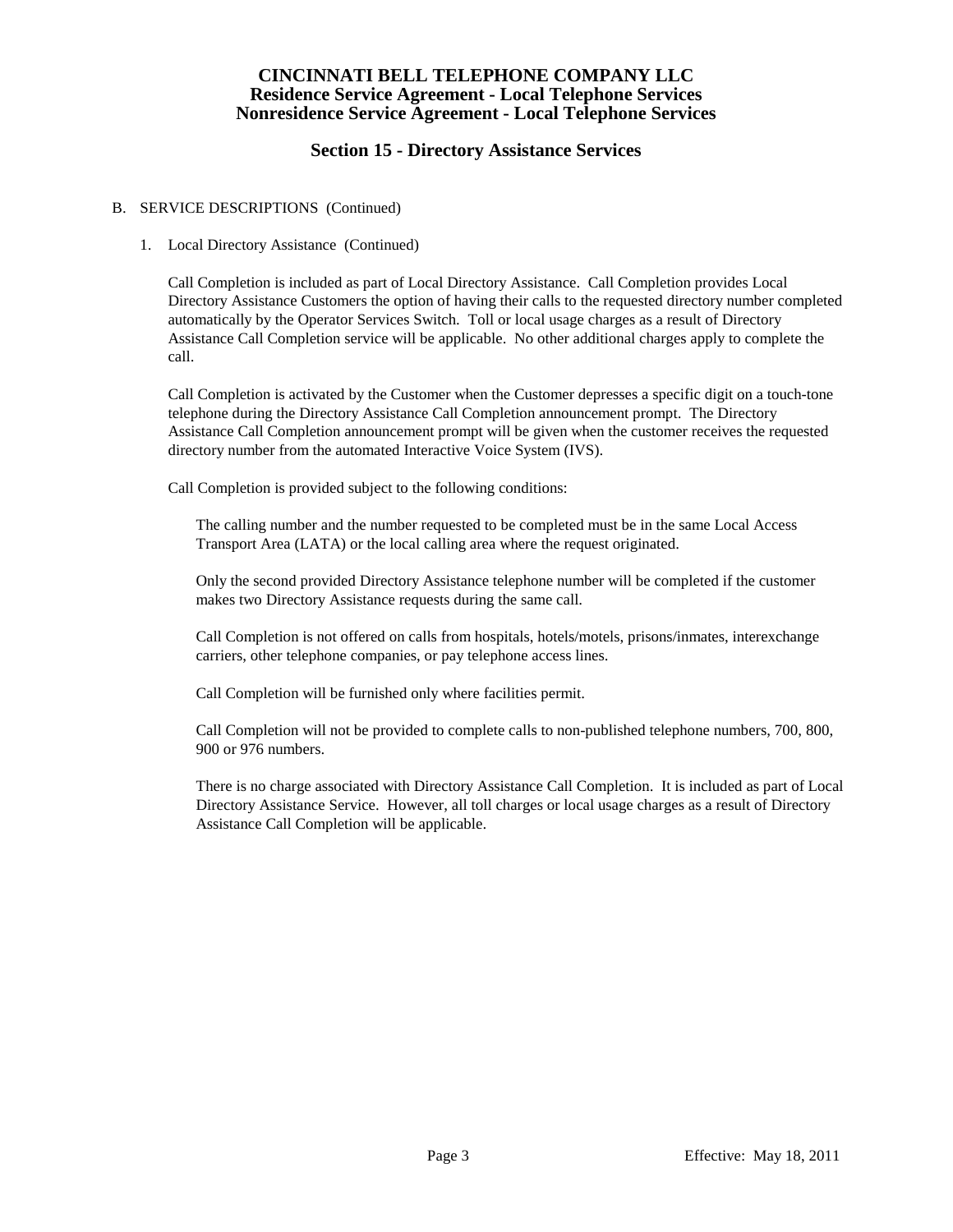# **Section 15 - Directory Assistance Services**

### B. SERVICE DESCRIPTIONS (Continued)

#### 2. National Directory Assistance

National Directory Assistance (NDA) provides the name, address, telephone number, and area code information of telephone service subscribers located outside of the Company provided local calling area and outside the Cincinnati LATA. The NDA information may include directory assistance information for anywhere in the United States except for listings that are normally provided as part of the Company's Local Directory Assistance service. International information will be provided where available

The NDA information provided may be all or any portion of the directory assistance information listed above. NDA service information will only be provided to Customers located within the Company's local service area.

Calls from Customers who request directory listing information for a location outside of the local service area and outside the Cincinnati LATA, except directory information provided via the Company's Local Directory Assistance service, will automatically be designated as NDA Service calls.

NDA calls will not be accepted from pay telephone access lines or prisons/inmate service facilities.

NDA information may be obtained by giving a name to get a telephone number, zip code, and/or directory address. NDA information may also be obtained by giving a telephone number ("reverse search") to get a name, zip code, and/or directory address.

NDA charges apply instead of Directory Assistance Business Category Search charges when the information provided to Customers is based on category or type of business requested rather than the name or telephone number. This provision only applies when the business type or category search information is provided for a location outside of the Company's Local Directory Assistance area.

A maximum of two requests or searches will be provided for each NDA charge. One of the two requests or searches may be for Local Directory Assistance, Directory Assistance Business Category Search, or Reverse Search Directory Assistance. The higher charge of the two types of requests will be applicable. These charges are applicable even if no listing information is found.

The Company shall not be liable for any errors or omissions, whether arising through negligence or otherwise, in the information furnished and the Customer shall save the Company harmless against all claims (including costs and reasonable legal fees) that may arise from the use of such information.

Call Completion is not available with NDA Service.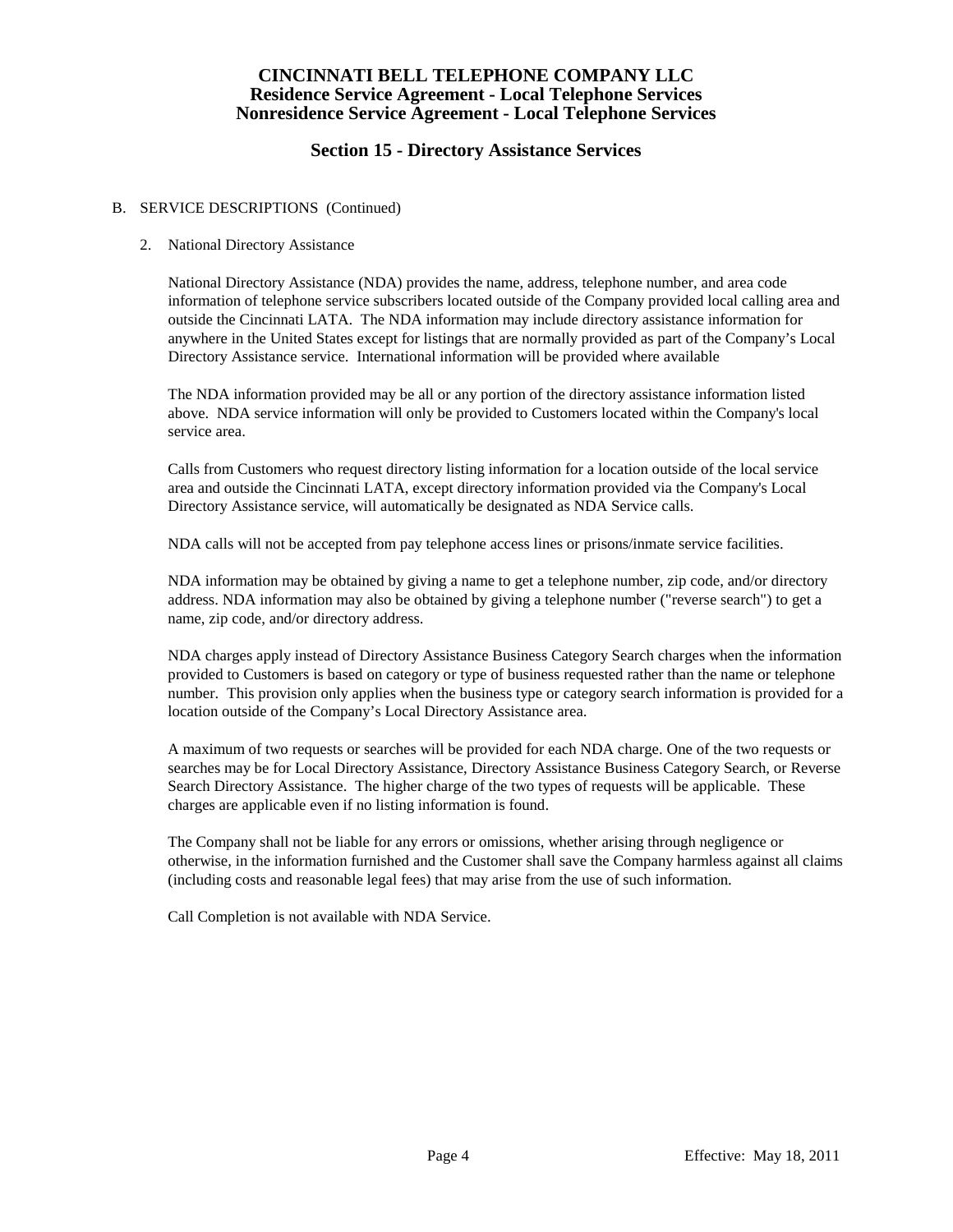# **Section 15 - Directory Assistance Services**

#### B. SERVICE DESCRIPTIONS (Continued)

#### 3. Directory Assistance Business Category Search

Directory Assistance Business Category Search is a separate local directory assistance service that provides information to Customers based on the category or type of business requested rather than the name of the business. This service provides information to the calling party based on a database search for product and/or service listings, e.g. flowers, hardware, etc. Where technically possible and economically feasible the service will also include searching for geographic locations such as a "hardware store on the east side." Only nonresidence service listings will be included in the database.

Directory Assistance Business Category Search Service is only available to Customers located within the Company's local service area.

Directory Assistance Business Category Search calls will not be accepted from pay telephone access lines or prisons/inmate service facilities.

Calls from Customers who request directory listing information for a service and/or product without specifying a particular name will automatically be designated as Directory Assistance Business Category Search calls.

Directory Assistance Business Category Search is not offered with NDA Service.

A maximum of two requests or searches will be provided for each Directory Assistance Business Category Search charge. One of the two requests or searches may be for Local Directory Assistance, National Directory Assistance, or Reverse Search Directory Assistance. The higher charge of the two types of requests will be applicable. These charges are applicable even if no listing information is found.

A maximum of three (3) listings per business search will be provided for each product or service category.

The Company shall not be liable for any errors or omissions, whether arising through negligence or otherwise, in the information furnished, and the Customer shall save the Company harmless against all claims (including costs and reasonable legal fees) that may arise from the use of such information.

Call Completion provides Directory Assistance Business Category Search customers the option of having their calls to the requested directory number completed automatically by the Operator Services Switch. Toll or local usage charges as a result of Directory Assistance Call Completion will be applicable. No other additional charges apply to complete the call.

Call Completion is provided in accordance with the terms and conditions for Local Directory Assistance Call Completion shown in part B.1. of this section.